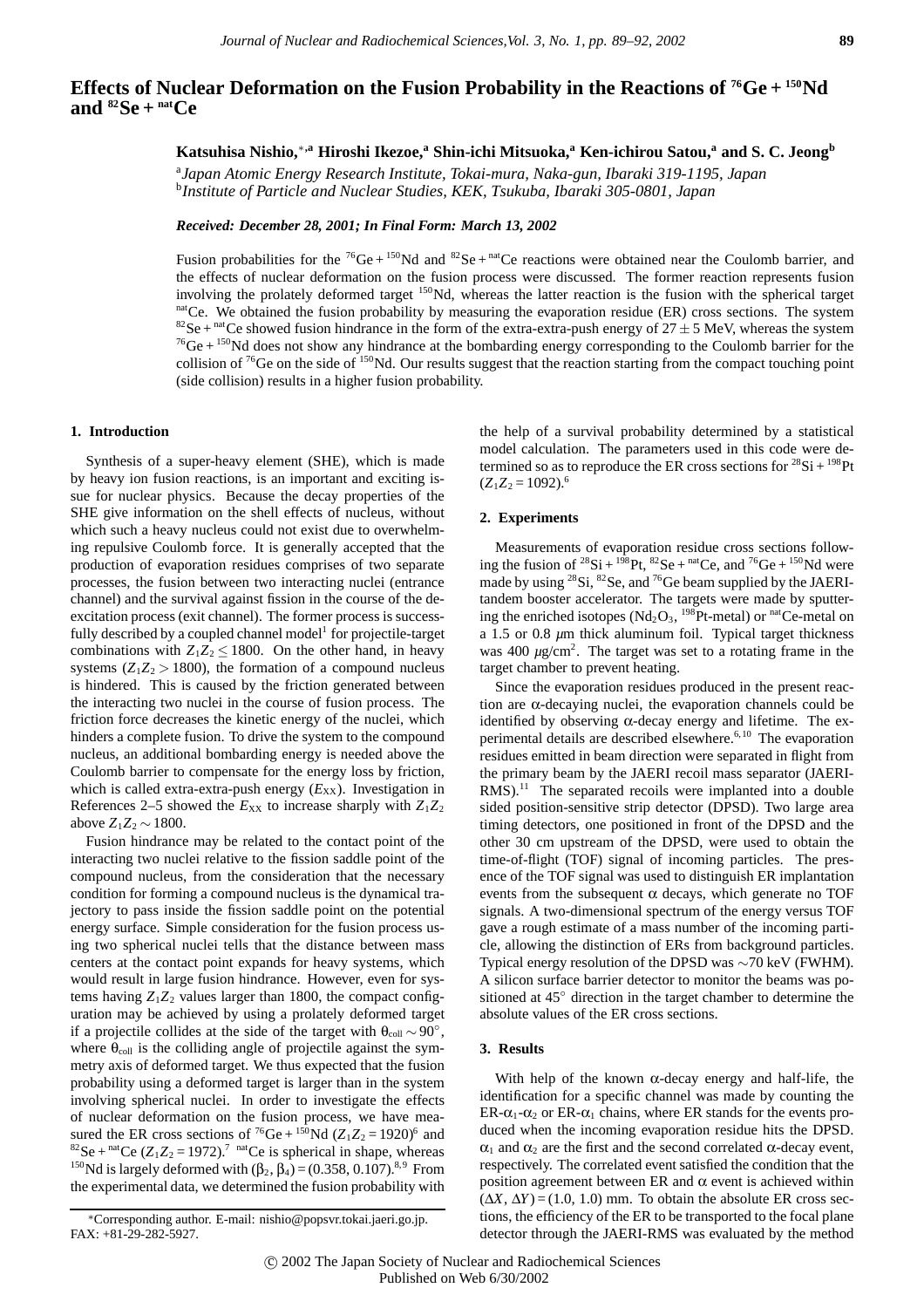

**Figure 1.** Evaporation residue cross sections for <sup>28</sup>Si + <sup>198</sup>Pt (solid circle). Fission cross sections<sup>6</sup> are also shown (open circle), which are compared to the coupled channel calculation (thin solid curve). Thin dot-dot-dashed curve is the fusion cross section from the one-dimensional barrier penetration model.



Figure 2. Evaporation residue cross sections for the reaction <sup>82</sup>Se + <sup>nat</sup>Ce (solid circle). Open triangle is the upper limit of the cross section. Thick solid curve is the calculated cross section assuming fusion hindrance in the entrance channel (see text).

described in References 6, 12. We adopted the Shima formula<sup>13</sup> to estimate the charge distribution.

Evaporation residue cross sections for  $^{28}Si + ^{198}Pt$ ,  $^{82}Se + ^{nat}Ce$ . and  ${}^{76}\text{Ge} + {}^{150}\text{Nd}$  are shown in Figure 1, 2, and 3, respectively, as a function of the c.m. energy (and also excitation energy  $E_{\rm ex}$ ) by solid circles with error bars. Note that Figure 3(a) for <sup>76</sup>Ge + <sup>150</sup>Nd contains 1*n* (<sup>225</sup>U) and 2*n* (<sup>224</sup>U) channels. The error includes both statistical contributions and the estimated uncertainty of 50% coming from the ambiguity in transport efficiency of ERs through the JAERI-RMS.

### **4. Analysis and Discussion**

The experimental ER cross section  $\sigma_{\text{er},c}$  for the observed channel *c* was used to obtain the fusion probability weighted by the angular momentum *l* by

$$
P_{\text{fus}}(E_{\text{c.m.}}) = \frac{\sum_{c} \sigma_{\text{er},c}(E_{\text{c.m.}})}{\pi \lambda^2 \sum_{l} (2l+1) \sum_{c} w_{\text{er},c}(E_{\text{c.m.}} + Q, l)}.
$$
(1)

The survival probability  $w_{\text{er},c}$  against fission for the channel  $c$  is a function of the excitation energy  $E_{\text{ex}} = E_{\text{c.m.}} + Q$  (reaction Q value) and the angular momentum *l*. This was calculated by the statistical model calculation (HIVAP code<sup>14</sup>).

Parameters used in the HIVAP code were determined by measuring the ER and the fission cross sections for  ${}^{28}Si + {}^{198}Pt$ (Ref. 6). This is the light fusion system with  $Z_1Z_2 = 1092$  and is expected to have no fusion hindrance. The fusion cross section (Figure 1), which is approximated to the fission cross section for this reaction, was calculated by the coupled channel calculation (CCDEF code<sup>15</sup>). We took into account the nuclear deformation of <sup>28</sup>Si ( $\beta_2$  = 0.407<sup>16</sup>) and <sup>198</sup>Pt ( $\beta_2$  = -0.060<sup>8</sup>)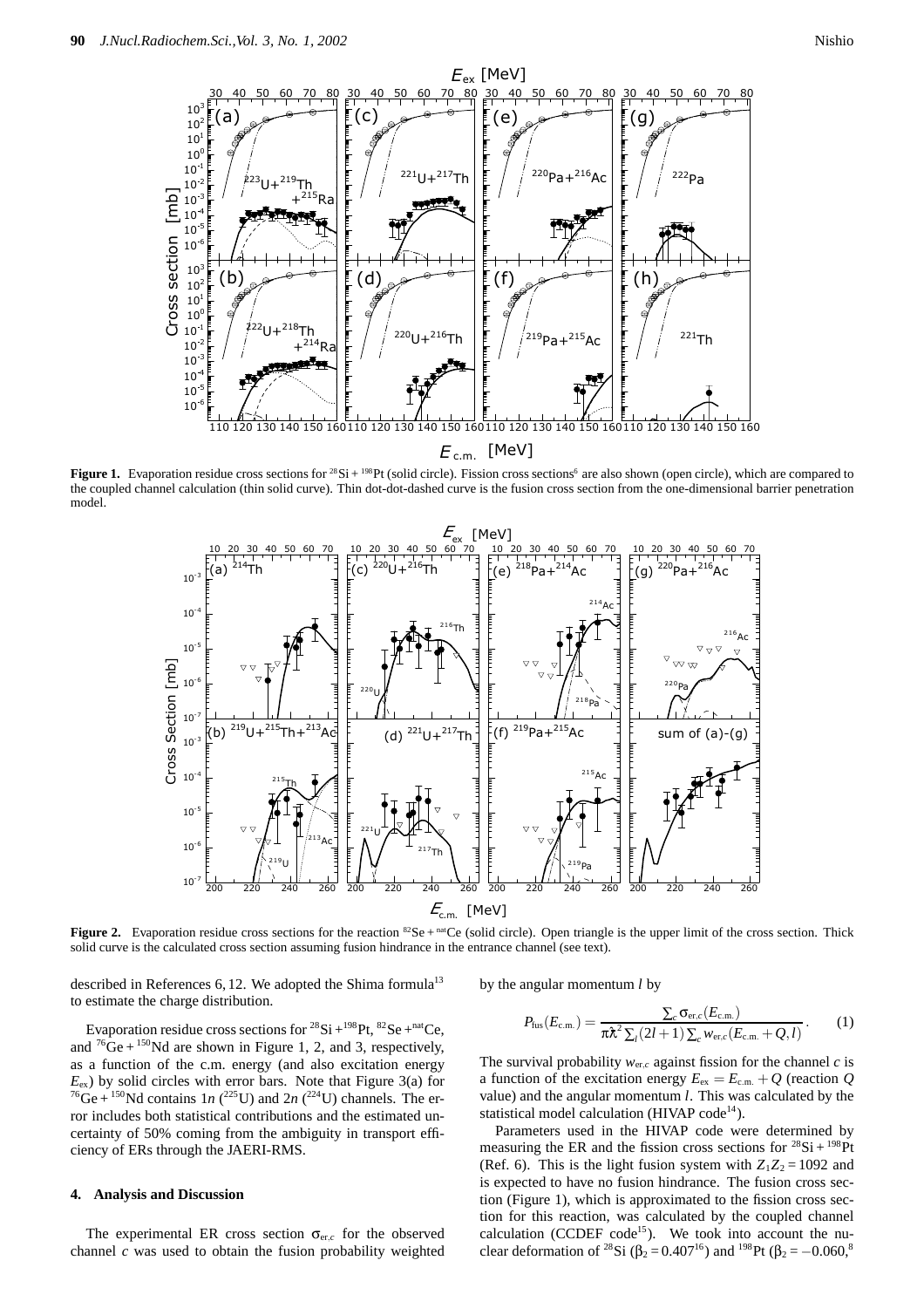

**Figure 3.** Evaporation residue cross sections for the reaction <sup>76</sup>Ge + <sup>150</sup>Nd (solid circle).

 $\beta_4 = -0.030^\circ$ ) as well as the couplings of the octupole  $(3-)$ vibrational states in <sup>28</sup>Si ( $\beta_3 = 0.398$ , 6.88 MeV)<sup>17</sup> and <sup>198</sup>Pt  $(\beta_3 = 0.050, 1.68 \text{ MeV})$ .<sup>17</sup> It is found in Figure 1 that the CCDEF calculation reproduces the fission cross section quite well down to the sub-barrier energy region. The corresponding partial wave distribution was put to the HIVAP code to obtain the ER cross sections. By assuming HIVAP parameters described in References 6,10, the ER cross sections for each channels are obtained and shown in Figure 1 (thick solid curve). The calculation nicely reproduced the experimental cross sections, indicating the validity of our parametrization. The fusion probability for  ${}^{28}Si + {}^{198}Pt$ was calculated by eq 1, and the results are shown in Figure 4 as a function of  $E_{\text{c.m.}}/V_{\text{B}}$ , where  $V_{\text{B}} = 125.5 \text{ MeV}$  is the spherical Coulomb barrier for this reaction. Above this barrier  $P_{\text{fus}}$  is almost constant and has the value 1.

The resulting fusion probability for  ${}^{82}Se + {}^{nat}Ce$  is shown in Figure 4 as a function of  $E_{\rm c.m.}/V_{\rm B}$ , where  $V_{\rm B}$  is taken as



**Figure 4.** Fusion probability for  ${}^{28}\text{Si} + {}^{198}\text{Pt}$ ,  ${}^{82}\text{Se} + {}^{nat}\text{Ce}$ , and  ${}^{76}\text{Ge} + {}^{6}\text{Fe}$  $150\overline{Nd}$ 

215.3 MeV of <sup>82</sup>Se + <sup>140</sup>Ce. Below  $E_{c.m.}/V_B = 1.15$ ,  $P_{fus}$  for  $82$ Se + natCe decreases considerably with lowering the bombarding energy, showing the curve similar to the massive system having fusion hindrance.<sup>2,4,5</sup> By finding the  $E_{c.m.}$  at which  $P_{fus}$  of <sup>82</sup>Se + <sup>nat</sup>Ce crosses the  $P_{\text{fus}} = 0.5$  level, we obtained the extraextra-push energy  $E_{XX} = 27 \pm 5$  MeV for this reaction.

Fusion probability for massive system can be represented by assuming the fusion barrier distribution to have Gaussian in shape.<sup>4,5</sup> By setting the center of the barrier as  $V_B + E_{XX}$  $(E_{XX} = 25 \text{ MeV})$  and the standard deviation of  $\sigma_B = 10 \text{ MeV}$ , we could describe the  $P_{\text{fus}}$  for <sup>82</sup>Se + <sup>nat</sup>Ce as shown in Figure 4 (solid curve). The corresponding partial wave cross section was calculated and implemented to the HIVAP code as an initial spin distribution, and the ER cross section was calculated as shown in Figure 2. The calculation reproduces the experimental ER cross sections.

The fusion probability  $P_{\text{fus}}$  for <sup>76</sup>Ge + <sup>150</sup>Nd is shown in Figure 4 by the solid circles with statistical error bars.  $P_{\text{fus}}$  values of <sup>76</sup>Ge + <sup>150</sup>Nd are nearly flat with ~1.0 down to  $E_{c.m.}$  ~  $V_{B}$  $( = 209 \text{ MeV} )$  given by assuming the <sup>150</sup>Nd nucleus to be spherical (spherical Coulomb barrier). This trend is similar to the fusion of  $28Si + 198Pt$  which exhibits no fusion hindrance, and the excitation function shows marked contrast to that of  ${}^{82}Se + {}^{nat}Ce$ . It is apparent that the reaction  ${}^{76}Ge + {}^{150}Nd$  exhibits no fusion hindrance at and above the spherical Coulomb barrier. We did not observe any events at  $E_{c.m.} < V_B$  and thus the upper limit is shown by the solid reversed-triangle in Figure 4.

Because of the large deformation of  $150$ Nd, the fusion barrier for  ${}^{76}Ge + {}^{150}Nd$  distributes widely. We have calculated the fusion cross section for  ${}^{76}Ge + {}^{150}Nd$  by the coupled-channel model (CCDEF code<sup>15</sup>). The important characteristic in this reaction is that the Coulomb barrier height is nearly constant with  $210 \sim 214$  MeV in the side collision of  $50^{\circ} \sim 90^{\circ}$  as a result of the <sup>150</sup>Nd deformation ( $\beta_2 = 0.358$ ,  $\beta_4 = 0.107$ ). The partial wave cross sections from CCDEF code were inputted to the HIVAP code to yield ER cross sections. It was found that the calculated cross sections for the energy range of  $185 < E_{c.m.} < 195$  MeV lie far above the upper limit of the experimental data of the  $^{225}$ U channel as indicated by the dashed line in Figure 3(a). This indicates that the system does not fuse if the projectile collides with the tip of the prolately deformed target of  $150$ Nd when the bombarding energy is set to the corresponding Coulomb barrier (184 MeV). The experimental data was reproduced only